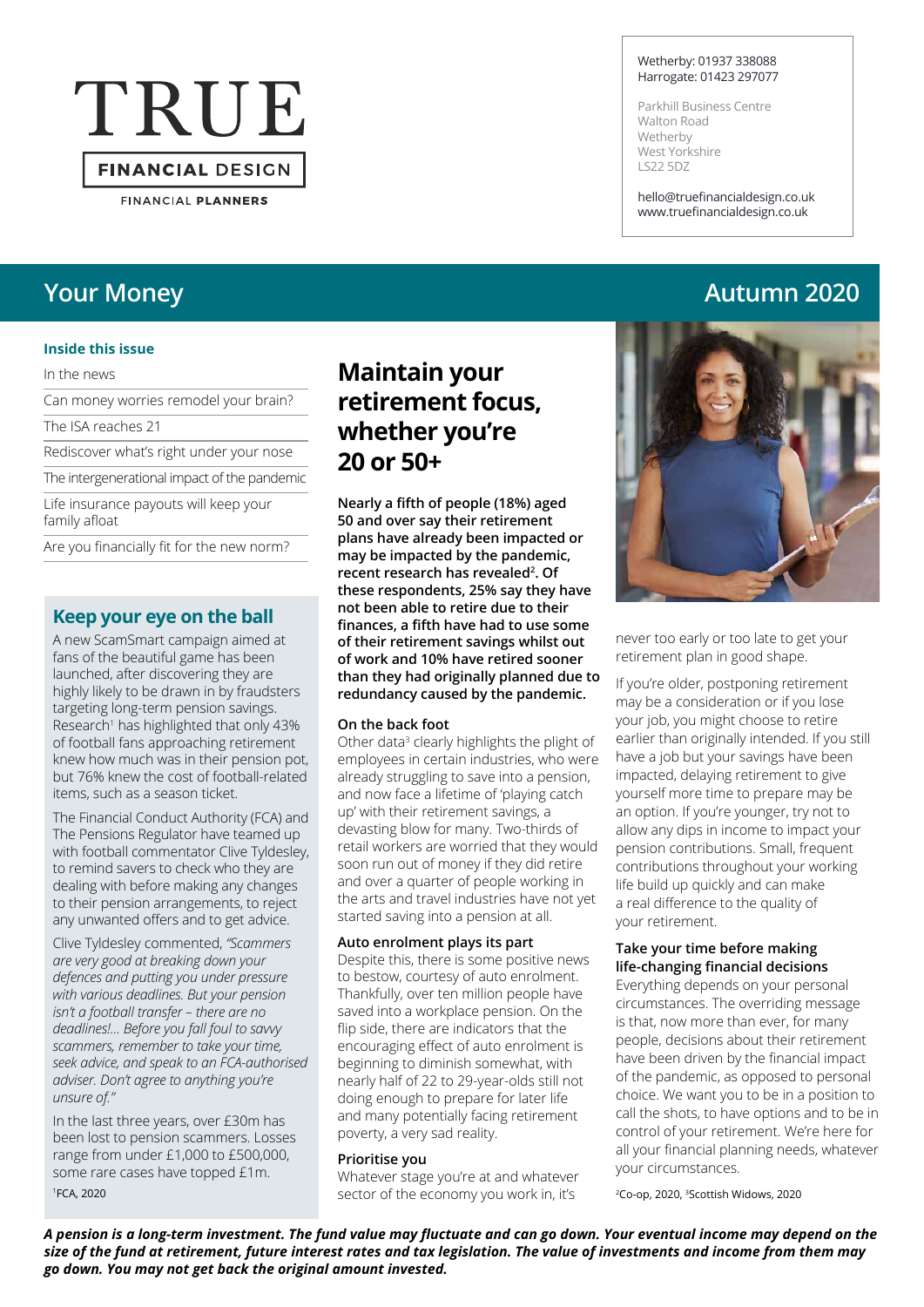

#### **In the news**

#### **Private pension age – on the rise**

The government has confirmed the age at which individuals can access their private pension will increase from 55 to 57 in 2028. The move means those retiring in the future will have to wait longer to access their pension. The government had indicated six years ago that they intended to do this, finally providing confirmation of their plans on 3 September.

#### **£40.6bn spent on lockdown entertainment**

Research shows that the UK population spent £40.6bn, or a staggering £771.34 each, on dispensable items to alleviate lockdown boredom4 . Popular purchases included takeaways (24%), summer clothes (19%), garden plants and flowers (16%). Not every purchase was so conventional. Topping the list of the peculiar items procured by lockdown consumers were an antique diving suit, an inflatable pub, a piece of the moon and a penny farthing bicycle! Interestingly, the majority of customers were content with their lockdown purchases, with just 6% regretting their expenditure.

#### **Lockdown savers squirrel away the cash**

Over a third (37%) of the UK population managed to put away more money during lockdown as daily expenditure on commuting and leisure activities dramatically decreased. It seems Britain's growing army of savers are here to stay, with 36% stating they aim to keep cutting costs post-lockdown<sup>5</sup>.

4Barclaycard Payments, 2020 5Nationwide, 2020

## **Can money worries remodel your brain?**

**Financial anxiety is a feature of many people's daily lives at the moment. Hundreds of thousands of people have lost their jobs, while the end of the furlough scheme threatens the livelihoods of many more.**

Lying awake at night counting the pennies may cause more harm than just making you tired the next day.

#### **A lack of financial resilience**

In a 2018 study, Zurich $6$  teamed up with a neuroscientist to explore the impact of not being financially resilient on our mental health and brain chemistry.

The study asked a group of survey respondents whether they believed they were financially resilient. Of those who did not, more than eight in ten said they regularly wake up at night worrying about money.

Neuroscientist Dr Jack Lewis suggested that chronic anxiety and stress releases large amounts of the stress hormone,

cortisol, into our bloodstream. He continued: *"Constantly worrying about finances means having chronically elevated cortisol levels, which gradually wears us down. In extreme cases, it can actually remodel certain brain areas."*

#### **Ways to carry on**

According to the research, one in three respondents said they would be unable carry on with normal life if they experienced a financial shock or loss of income. There are things you can do to mitigate the impact.

Products such as income protection insurance, critical illness cover and life insurance can all help to buffer you and your family against life's unexpected shocks. The payouts on these policies, should valid claims arise, can help you maintain your family's lifestyle, pay your bills and mortgage, and get you back on your feet without significant financial damage.

6Zurich, 2018



*A pension is a long-term investment. The fund value may fluctuate and can go down. Your eventual income may depend on the size of the fund at retirement, future interest rates and tax legislation.*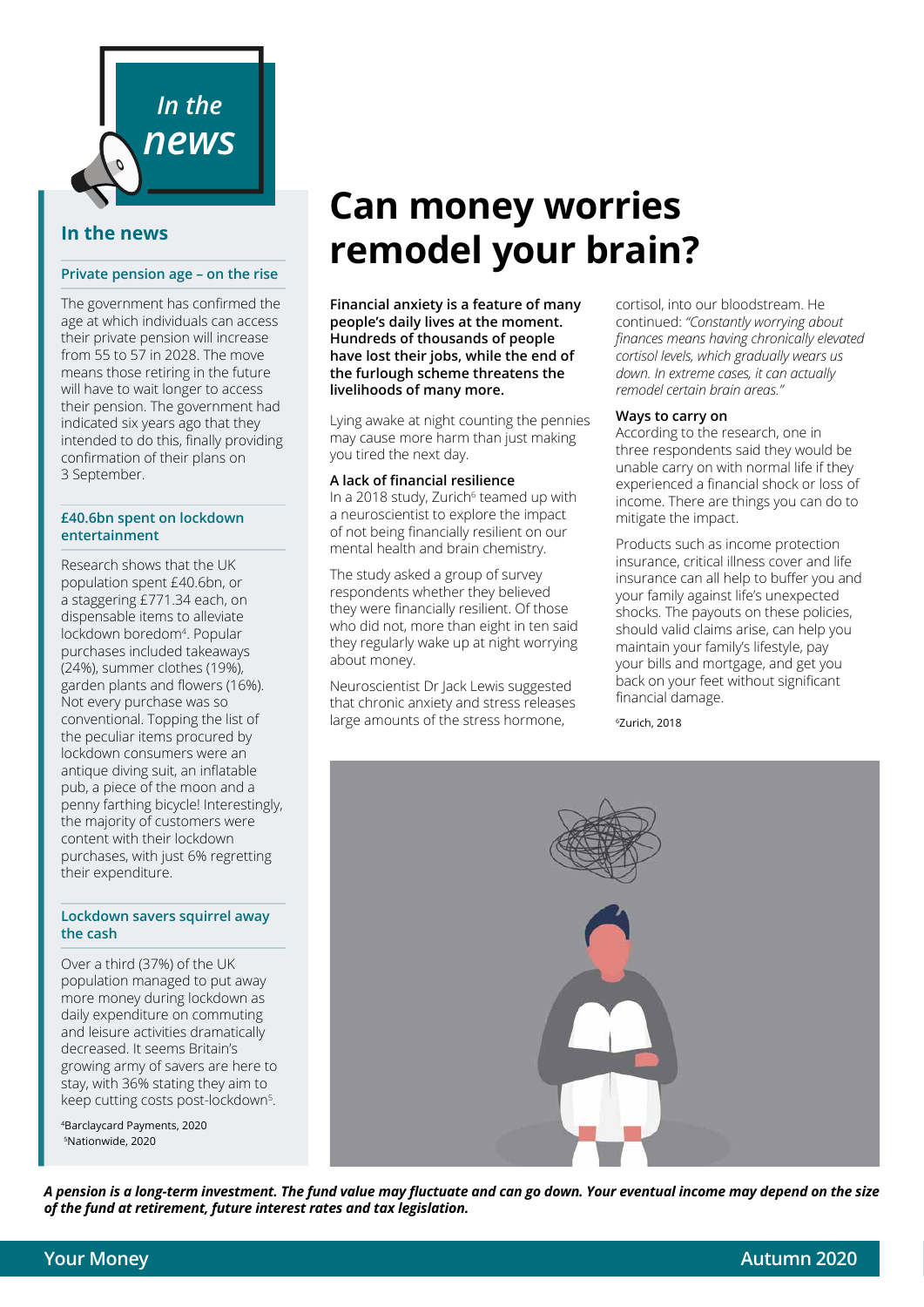

### **The ISA reaches 21**

**Back in 1999, when the ISA was first launched, choice was limited to either a cash ISA or a stocks and shares ISA, and the allowance was just £3,000 for a cash ISA or £7,000 for a stocks and shares ISA each tax year. Fast forward 21 years and the overall allowance has risen to £20,000 and the range has been extended.** 

ISAs have proved a popular investment choice over the years; the latest government figures show around 11.2 million adult ISA accounts were subscribed to in the 2018–19 tax year, with new investments totalling around £67.6bn. The total investment of £20,000 can be spread across different types of ISA. Any investment growth is tax free.

#### **First route to investment**

Introduced in 2011, Junior ISAs (JISAs) can be opened by parents or a guardian with parental responsibility (without affecting their own £20,000 ISA allowance) for

a child from birth. In March this year, the JISA annual allowance per child was almost doubled to £9,000 each tax year. The child is unable to access the cash until they reach the age of 18. Again, a popular choice, around 954,000 JISAs were subscribed to in the 2018–19 tax year, with new investments totalling £974m.

**Lump sum or regular amounts add up** Recent hypothetical analysis reveals that, if you had been able to invest your full ISA allowance for each of the past 21 years (totalling £226,560) and this had been invested in the FTSE All-Share Index, as at 6 April 2020, your total investment would have been worth over £307,000<sup>7</sup>. And a monthly contribution of £100, invested in the FTSE All-Share Index over 21 years (totalling £25,200), would be worth over £39,000 at 6 April 2020. These figures exclude charges or fees and take into account the large market fall prompted by the pandemic this spring.

If you're looking to invest tax efficiently, we can help.

7Fidelity and Datastream, 2020

#### **Rediscover what's right under your nose**

As the uncertainty surrounding international travel prevails, it's understandable that there has been an 800% rise in Brits searching for 'Staycation UK' in recent weeks<sup>8</sup>.

#### **Closer to home**

It seems that the pandemic is prompting us to rediscover and appreciate what's on our doorstep. This attitude extends to our finances too. Over the years, life ramps up a notch and it's easy to lose track of monetary matters. If this sounds familiar, you're certainly not alone; one in five savers have lost track of a pension pot, a situation likely to worsen. Meanwhile, 43% of us have lost track of a bank account, 17% don't know what's happened to their Premium Bonds and 15% have been separated from an ISA<sup>9</sup> – leaving them unnecessarily out of pocket.

#### **Back in the driving seat**

Taking stock of your finances and appreciating what you already have can give you a sense of financial control during uncertain times. If you feel like you need to tighten your grip on your finances, a review can help you make the most of what you already have and set you up to plan ahead and fill any gaps in your financial armour. Before setting off on an autumn staycation, contact us to get reacquainted with your finances.

8Staysure, 2020, 9NS&I, 2018



*A pension is a long-term investment. The fund value may fluctuate and can go down. Your eventual income may depend on the size of the fund at retirement, future interest rates and tax legislation. The value of investments and income from them may go down. You may not get back the original amount invested.*